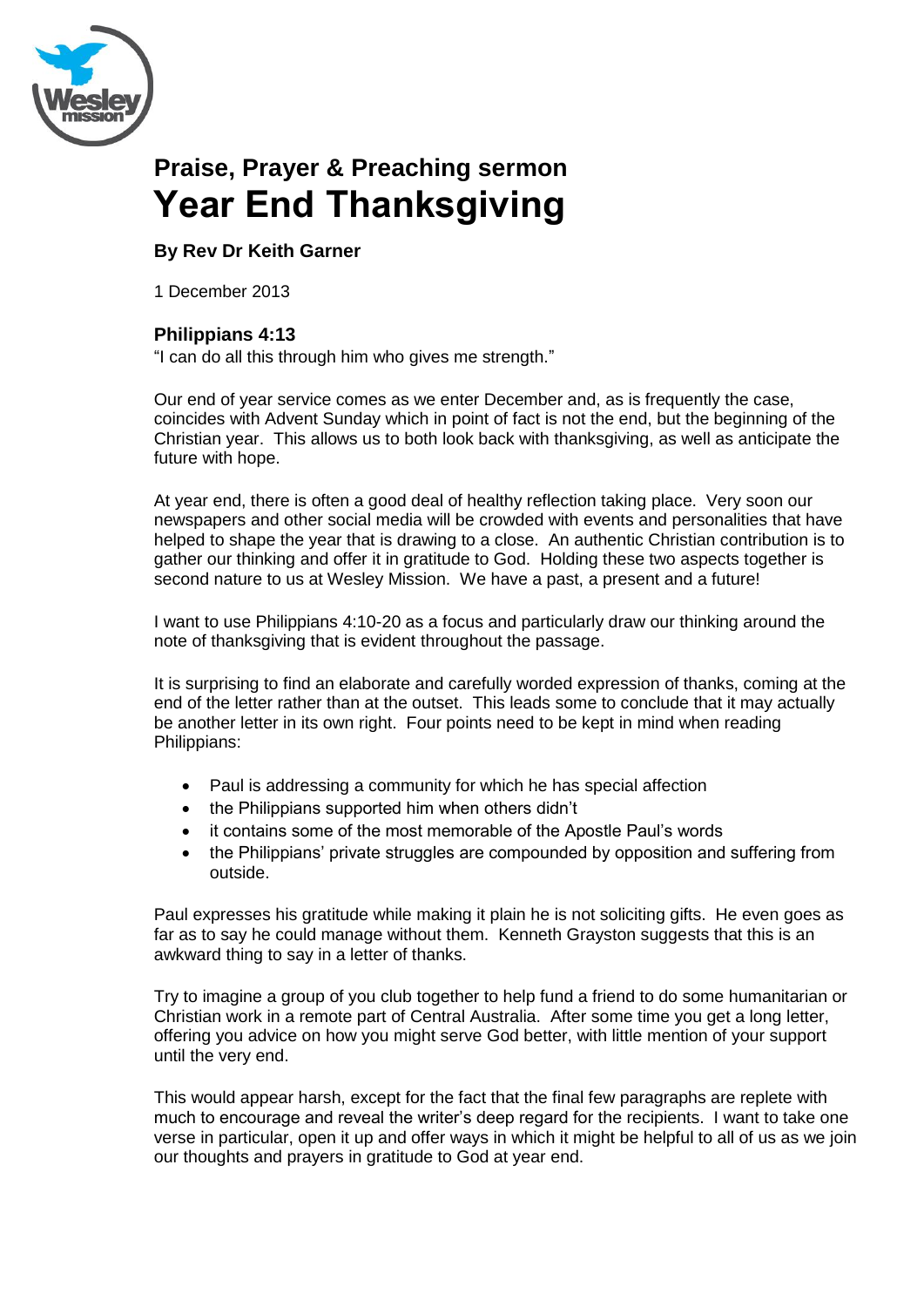#### Text: Philippians 4:13

"I can do all things through him who gives me strength."

Paul came from Tarsus, one of the chief centres of Stoic thought. Stoicism was a Greek way of thinking, which had begun about three hundred years prior to this letter and could be summed up as:

- one in which virtue is all you need for happiness
- a stoical person might be immune to misfortune or suffering.

Earlier parts of the letter could be read as informed by Stoicism, but Paul and the Stoics were so different. Paul did not believe in the intrinsic force of the human being against all outward pressure and these words underline his conviction that all human effort requires the power of Christ to help us.

This is one of the ways in which both as individuals and as a community engaged in playing a significant role in Australian life, we stand apart. Of course we:

- employ very talented people
- adopt strategic planning in relation to our mission
- take a sensible, conservative approach to finance.

But those things in themselves will not provide us with enough. We seek the blessing of God who will pour out his strength upon us and through us. What does this mean?

#### **Strength will be given appropriate to the task**

Have you ever watched a child struggle to walk for the first time? In our own family, sliding around has often seemed a better option for children and grandchildren. There can be much struggle involved in walking and, at times, even tears. Once they do walk, mark you, it is a case of moving everything to higher ground!

Everyone learns life this way, even Einstein, Churchill, Beethoven, Don Bradman and so on. Most new things begin with some sense struggle, which requires determination. It should not surprise us then in our important engagement in the community if it also involves the execution of hard work. This can be particularly true when we launch a program and perhaps even more so when new factors emerge in the delivery of the service in its unique social and welfare setting.

We often learn far more from life"s problems than we do from its successes. Here we discover the real pathway to positive outcomes. In a distinctive sense, this is why the way of the cross remains our chief emblem and what unites us. There is no Christianity without referring to the full extent of God"s love towards us. It is the mantle of concern which we cast over all our services alongside people in need.

I recall talking with Joni Eareckson who has spent her life as a marvellous Christian witness, bereft of most of the physical abilities we take for granted, and she writes, "Sometimes all you can do is just cry. The Bible says there is a time to weep. I would say to someone who is hurting right now, just get angry with God. Better to get angry than walk away from him. Rant and rave if you must, scream and yell."

She concludes, "The people who are the most joyful, not just giddy or happy or silly—the people who have the most even keel about them in terms of their quiet joy, seem to be those who have suffered a great deal."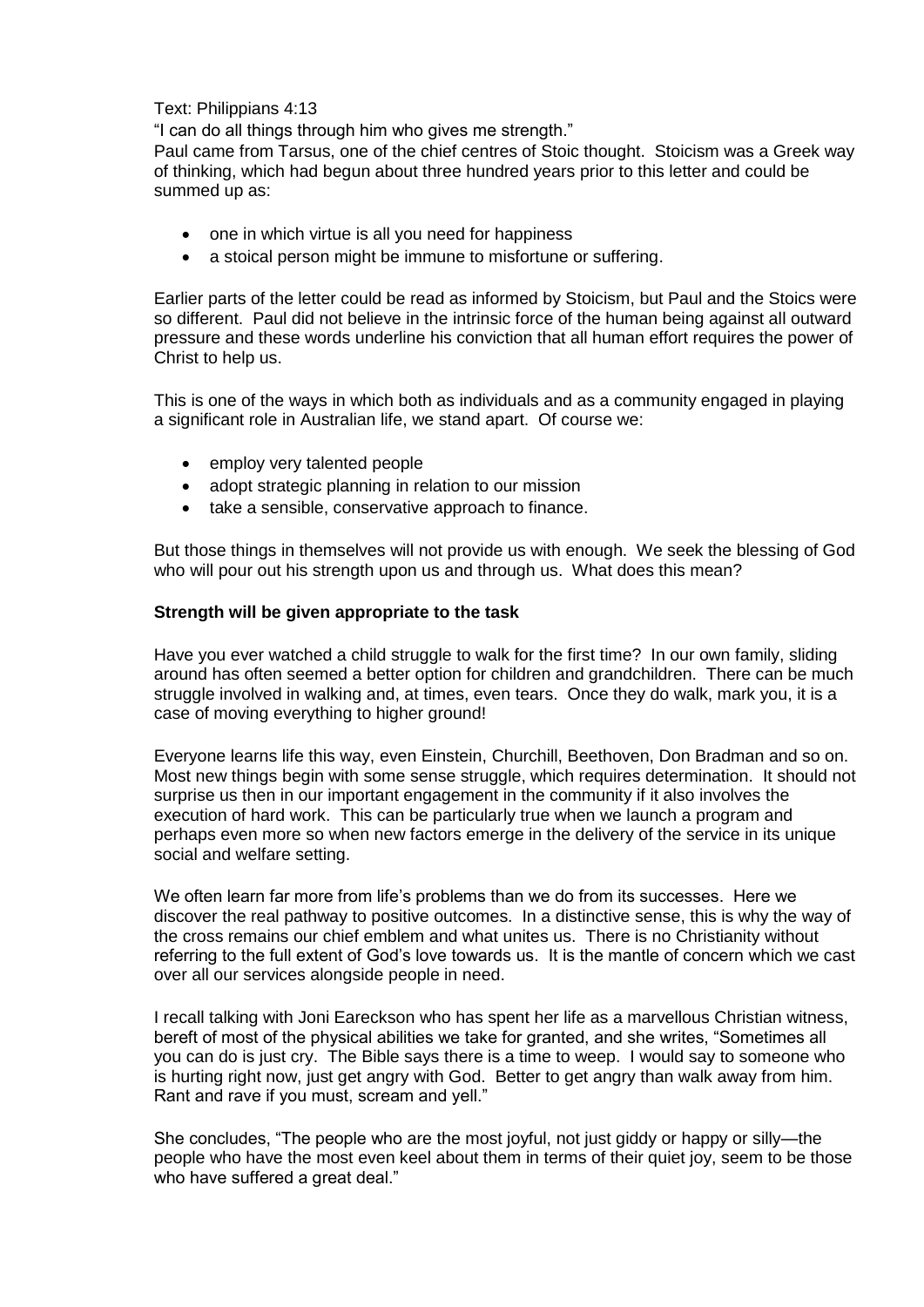We need both personally and as a community of Word and deed to be ready to take on the challenges that life presents, and do so knowing that there are resources to sustain us in the task and challenges that we have to address.

I read of a man in public life who broke down from fatigue, lost control of himself and went for help. Knowing that this was not the first time, for thirty years earlier he had experienced a similar episode, the doctor reminded him that the previous bitter experience had been lingering in the subconscious mind and he now was fearful it was about to play out again.

With the help of medicine and good friends, he returned to health and in time his fears began to melt away. Just when he was utterly helpless, he found a God-given supply of energy and strength.

There are times when this is true personally, but also organisationally. Just when the tank is running close to empty, we receive refreshment and renewal of strength.

- We see positive outcomes in the people we help.
- Along comes the emergence of a new program.
- We see the much larger picture of God"s work.

#### **Challenges will be normative**

In eight years of ministry and leadership at Wesley Mission, there have been times when I have come to a raised plateau after some of the challenges we have faced together and I have thought to myself—it's now going to be good to be able to have a time of great stability, with little change and a smooth future. Every time I have felt or said that, the next challenge has appeared—for example, as I reflect:

- Changes in the statutory care of children
- Changes in the way that governments at both State and Commonwealth level deal with services
- Changes in the aged care sector—which is going to be increasingly in the community and less about bricks and mortar
- Changes in our national responses to disability and the emerging NDIS
- Changes in the way that supported accommodation is addressed and the steadily growing numbers who are homeless
- Changes in mental health care and the development of our hospitals—integrated support of patients
- The Incorporation of our community services and the maintenance of our Word and deed ministry
- The challenges of an increasingly secular framework in which we as a Christian organisation must operate.

The list could go on and the challenges would continue to grow.

As the future opens up before us, we recognise that we are living through multiple layers of change and challenge. They approach us on all fronts. We know as well as anyone that we have to do more with less, we have to pick up responsibilities that were once held by governments and our accountability needs to be reflected in ever-tighter governance structures. The risks are being pushed out to providers!

We live in a parlous world where kindness can be in short supply. There is the amusing and powerful story of the couple who went to see their bank manager for a loan. After he had taken their particulars, he said, "By rights I should refuse your request, but I will give you a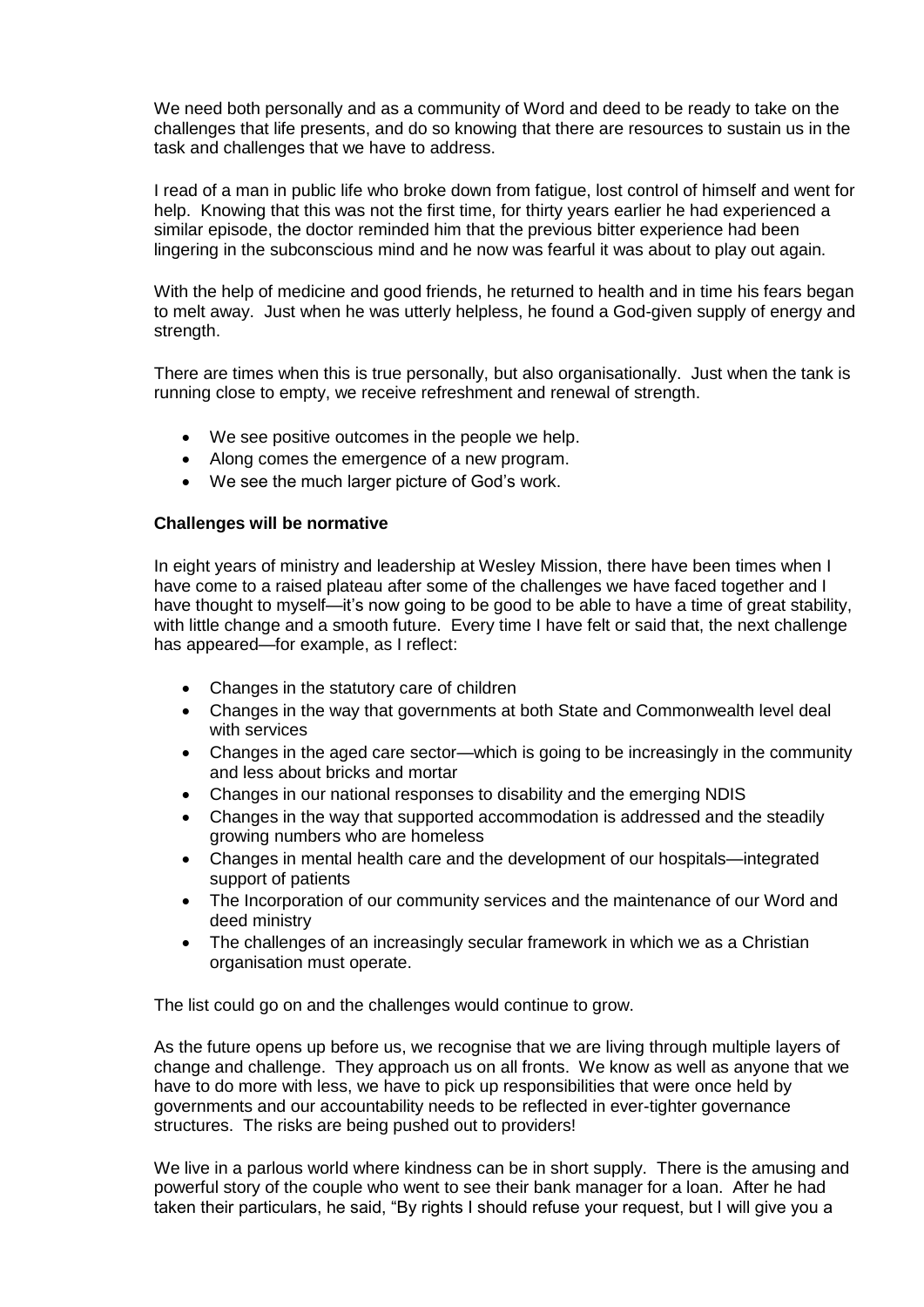sporting chance. Now, one of my eyes is made of glass. If you can tell me which one it is, I will grant you the loan."

The pair looked at each other intently for a few moments and then said, "It's your right eye." The bank manager said, "That"s correct. How did you guess?"

"Well," said the husband, "it"s the one with kindness and sympathy."

We are living in times when moral steel is rarely seen and where human life too easily is viewed as cheap:

- We see people in boats used as a political footballs
- We observe that a young man is "king-hit" and dies on our streets in Sydney—and the offender just gets a four year sentence!

We observe the vastly different ways that situations are addressed and dealt with:

- We saw the wonderful way in which our fire-fighters were able to deal with our bushfires, but
- We observe the devastation in the Philippines at this time and the difficulties of handling a natural disaster of such magnitude

I suspect living with challenge is going to remain normative in our work and we need agility as an organisation and conviction as a Christian community to bear our witness effectively.

#### **We can always discern opportunities for growth**

With one part of our vision, we scan the past to understand how we are where we are today—and with the other, we look into the future, knowing that there will always be a degree of uncertainty. But Christian stability allows us to face the future, knowing that God will meet us at each gate of change.

We need to have strength and power to live as Wesley Mission and this will enable us to take on challenges, to be afraid of no-one or anything, save the fear of failing to do what is consistent with God"s love.

As we met as a Senior Leadership Team in November, we were joined by thirteen of our Senior Executives and I struck a note of growth—for during this past year we have begun to see indicators which point to more than merely green shoots.

As we consider our work with children and families and new, imaginative and as yet untried work with Mums with mental health issues and their very young children, we have been encouraged by the government's confidence in our ability to deliver services. In addition, we have seen huge growth in our Out of Home Care.

I have asked our General Managers to look carefully at this whole area of growth and, in doing so, to continue the conversation we began in November. It will be important to hear their responses to the questions we put on the table:

- What will growth look like?—this may vary across the organisation, but it is certainly important to capture what it looks like in our different areas
- What are the opportunities for growth as we see them from our own perspective of operational service delivery?
- What are the capacity, capability and perceived caution from each of our perspectives?